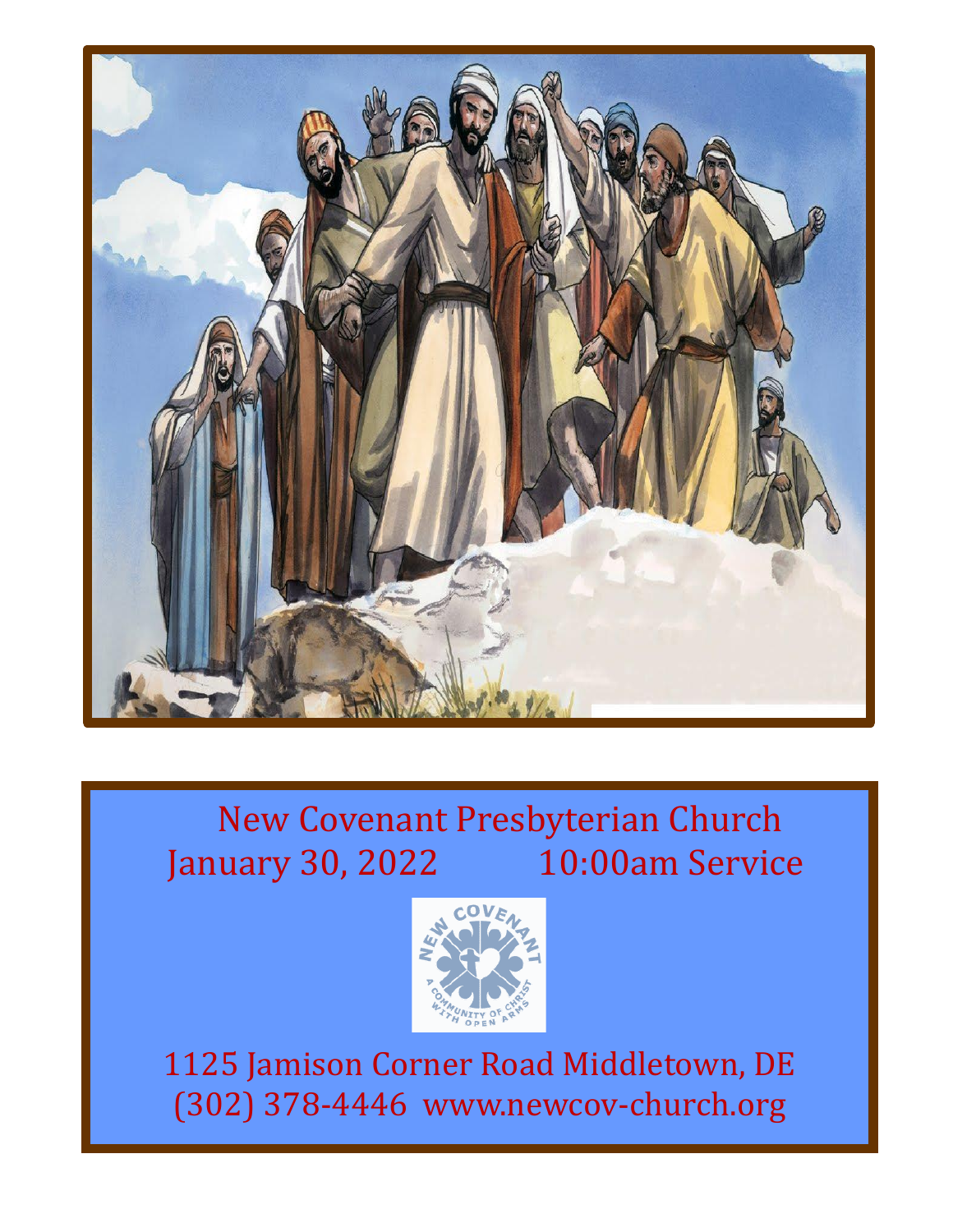# The Worship of God January 30, 2022 Fourth Sunday after Epiphany

## **Welcome and Announcements** *Lay Leader: Donna Casey*

**Sharing Our Vision**

**Preparing Ourselves for Worship During the Musical Prelude …** 



*- "The problem with the world is that fools and fanatics are so sure of themselves, while wise men are full of doubt."* Pertrand Russell

*- On the subject of the Messiah, Fred Craddock is said to have pointed out that there is always enough suffering in the world to make the idea of a messiah a powerful one***.** *On the other hand, he says that there is always enough pain in the world to render this statement ridiculous.*

 *- "The Messiah Has Come"*

## Preparing to Meet God

## **Call to Worship**

L: From a world in which injustice sits upon the throne,

## *P: We turn to you, O Lord, our refuge from workers of woe.*

- L: With hearts from which courage has taken leave,
- *P: We turn to you, O Lord, our refuge from dealers in fear.*
- L: We have hewn out for ourselves broken cisterns that can hold no water.
- *P: Now we turn to you, O Lord – the Fountain of Living Water,*
- *A: That courage might rule our hearts, and justice cover the earth.*

## **Hymn # 150** *Come, Christians Join to Sing*

*Come, Christians, join to sing Alleluia! Amen! Loud praise to Christ our King; Alleluia! Amen! Let all, with heart and voice, before his throne rejoice; Praise is his gracious choice; Alleluia! Amen!*

*Come, lift your hearts on high; Alleluia! Amen! Let praises fill the sky; Alleluia! Amen! He is our guide and friend; to us he'll condescend; His love shall never end; Alleluia! Amen!*

*Praise yet our Christ again; Alleluia! Amen! Life shall not end the strain; Alleluia! Amen! On heaven's blissful shore, his goodness we'll adore, Singing forevermore, "Alleluia! Amen!"*

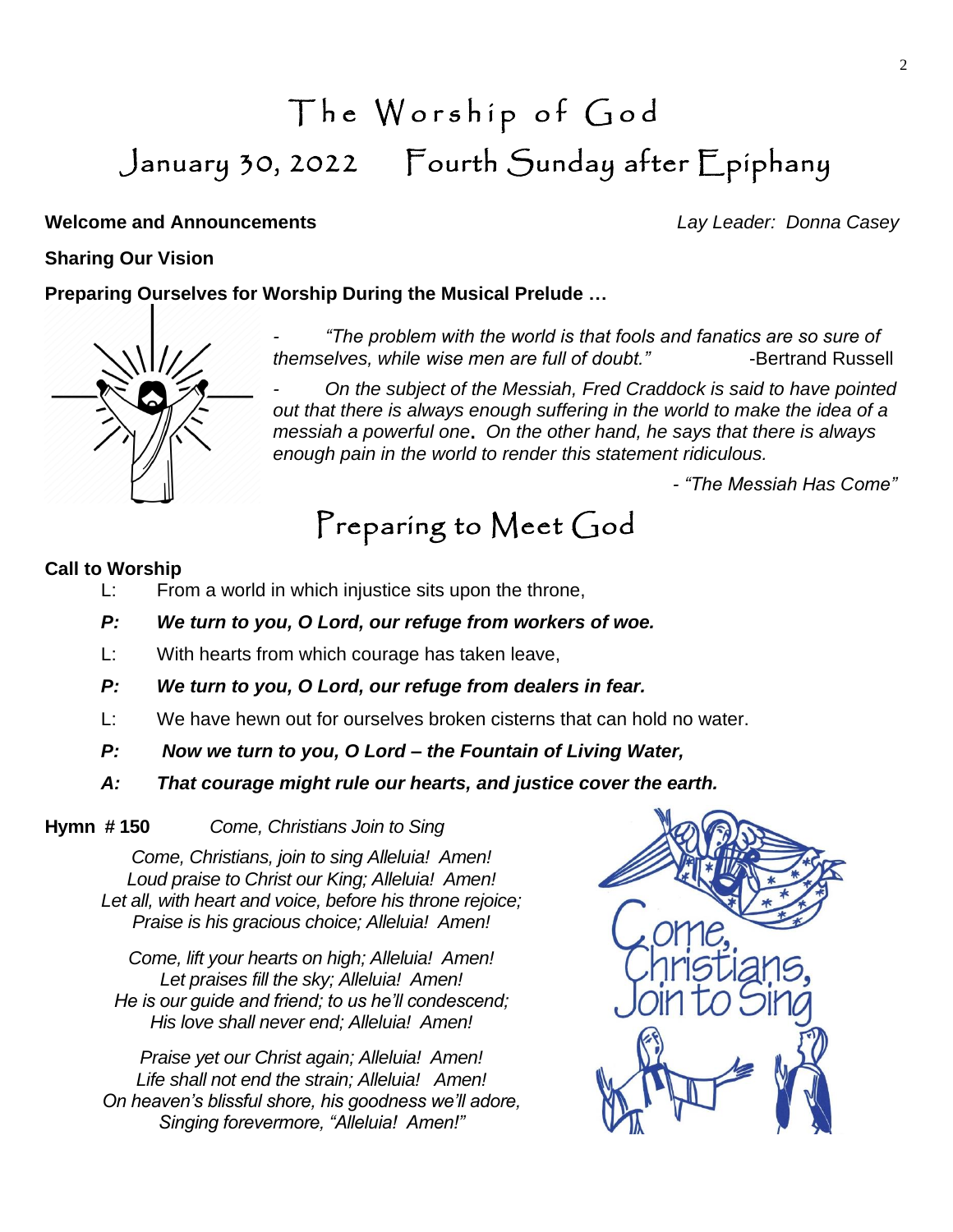### **Prayer of Confession**

*Loving God, on this day on which we hear of Jesus' claim to be the fulfillment of Isaiah's prophecy – to bring Good News and love to those in need – we recognize that, just like people in Jesus' hometown rejected his authority, we do the same thing in our own way. We fail to realize that any authority we have is BOTH a GIFT and a CHARGE, and they come from YOU. So, forgive us for exerting our own power and influence, as though we were independent of your authority, and give us your Spirit, that we may be faithful in working on your behalf. Grant us humility and compassion for those in need, and use us to carry out yo9ur purposes. And now, holy God, we turn to you in a time of silent prayer to share our concerns and to seek your forgiveness ……………………………………………………………………………………………………………..…..Amen.* 

#### **Assurance of Pardon**

- L: Hear the Good News: God's love lasts forever.
- *P: There is no place that it cannot reach, nor any person who is not touched with God's love and forgiveness.*
- L: Friends, believe the Good News of the Gospel -
- **P: In Jesus Christ, we are forgiven!**

## $M$  e eting God in the Word

#### **Children's Message/Prayer for Illumination**

**First Lesson** *I Corinthians 13: 1-13 The Gift of Love* 



 *If I speak in the tongues of mortals and of angels, but do not have love, I am a noisy gong or a clanging cymbal. And if I have prophetic powers, and understand all mysteries and all knowledge, and if I have all faith, so as to remove mountains, but do not have love, I am nothing. If I give away all my possessions, and if I hand over my body so that I may boast, but do not have love, I gain nothing.*

 *Love is patient; love is kind; love is not envious or boastful or arrogant or rude. It does not insist on its own way; it is not irritable or resentful; it does not rejoice in wrongdoing, but rejoices in the truth. It bears all things, believes all things, hopes all things, endures all things.*

 *Love never ends. But as for prophecies, they will come to an*  end; as for tongues, they will cease; as for knowledge, it will *come to an end. For we know only in part, and we prophesy only in part; but when the complete comes, the partial will come to an end. When I was a child, I spoke like a child, I thought like a child, I reasoned like a child; when I became an adult, I put an end to childish ways. For now we see in a mirror, dimly, but then we will see face to face. Now I know only in part; then I will know fully, even as I have been fully known. And now faith, hope, and love abide, these three; and the greatest of these is love.*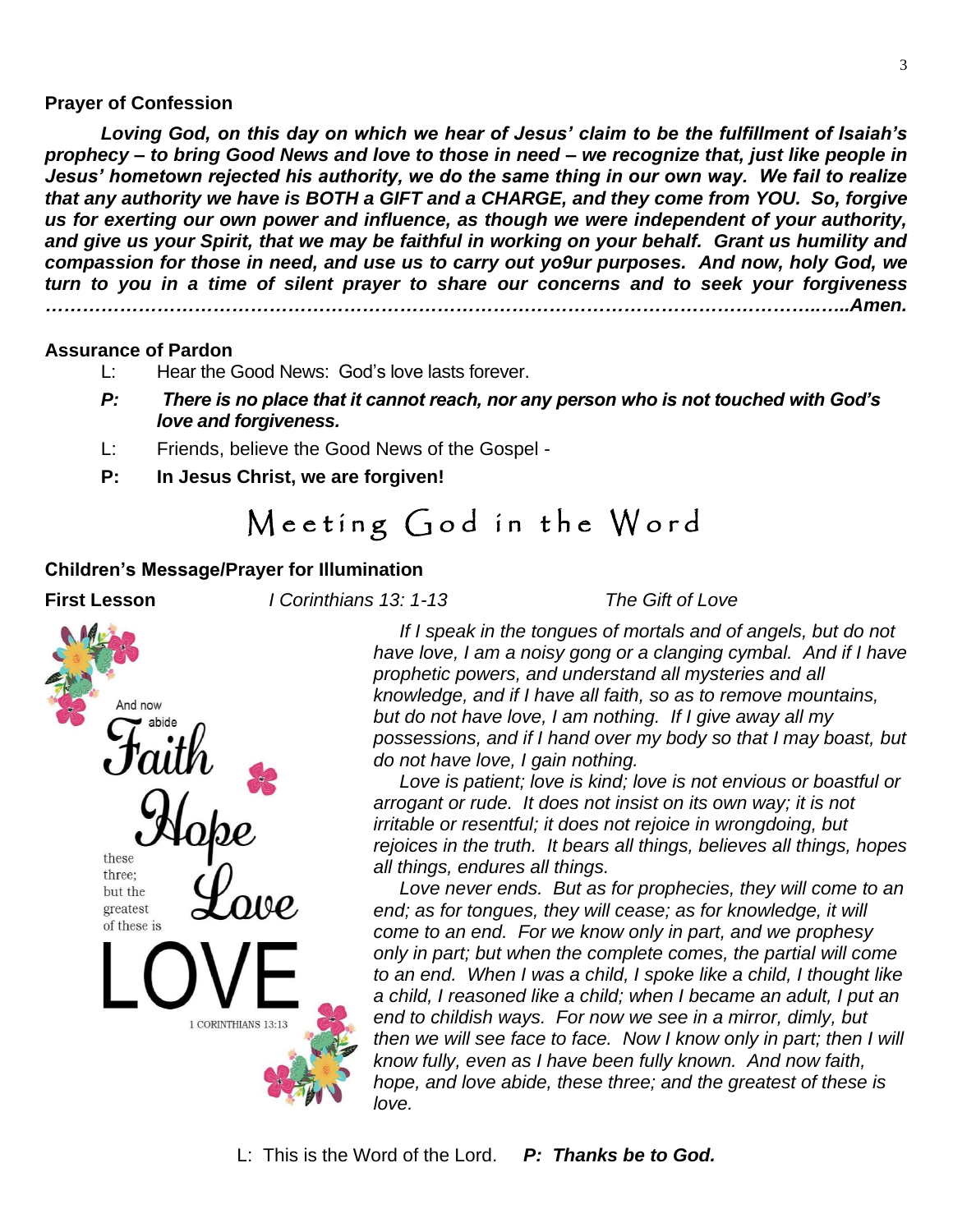#### **Second Reading** *Luke 4: 21-30 Carol*

*Then he began to say to them, 'Today this scripture has been fulfilled in your hearing.' All spoke well of him and were amazed at the gracious words that came from his mouth. They said, 'Is not this Joseph's son?' He said to them, 'Doubtless you will quote to me this proverb, "Doctor, cure yourself!" And you will say, Do here also in your hometown the things that we have heard you did at Capernaum. And he said, 'Truly I tell you, no prophet is accepted in the prophet's hometown. But the truth is, there were many widows in Israel in the time of Elijah, when the heaven was shut up for three years and six months, and there was a severe famine over all the land; yet Elijah was sent to none of them except to a widow at Zarephath in Sidon. There were also many lepers in Israel in the time of the prophet Elisha, and none of them was cleansed except Naaman the Syrian.' When they heard this, all in the synagogue were filled with rage. They got up, drove him out of the town, and led him to the brow of the hill on which their town was built, so that they might hurl him off the cliff. But he passed through the midst of them and went on his way.*

L: This is the Word of the Lord. *P: Thanks be to God.*



## Responding to the Word

**Hymn # 309** *Of the Father's Love Begotten*

*Of the Father's love begotten, ere the worlds began to be, He is Alpha and Omega, he the source, the ending he, Of the things that are, that have been, and that future years shall see, Evermore and evermore!*

*O ye heights of heaven adore him; angel hosts, his praises sing; Powers, dominions, bow before him, and extol our God and King; Let no tongue on earth be silent, every voice in concert ring, Evermore and evermore!*

*Christ, to thee with God the Father, and O Holy Ghost, to thee, Hymn and chant and high thanksgiving, and unwearied praises be; Honor, glory, and dominion, and eternal victory, Evermore and evermore!*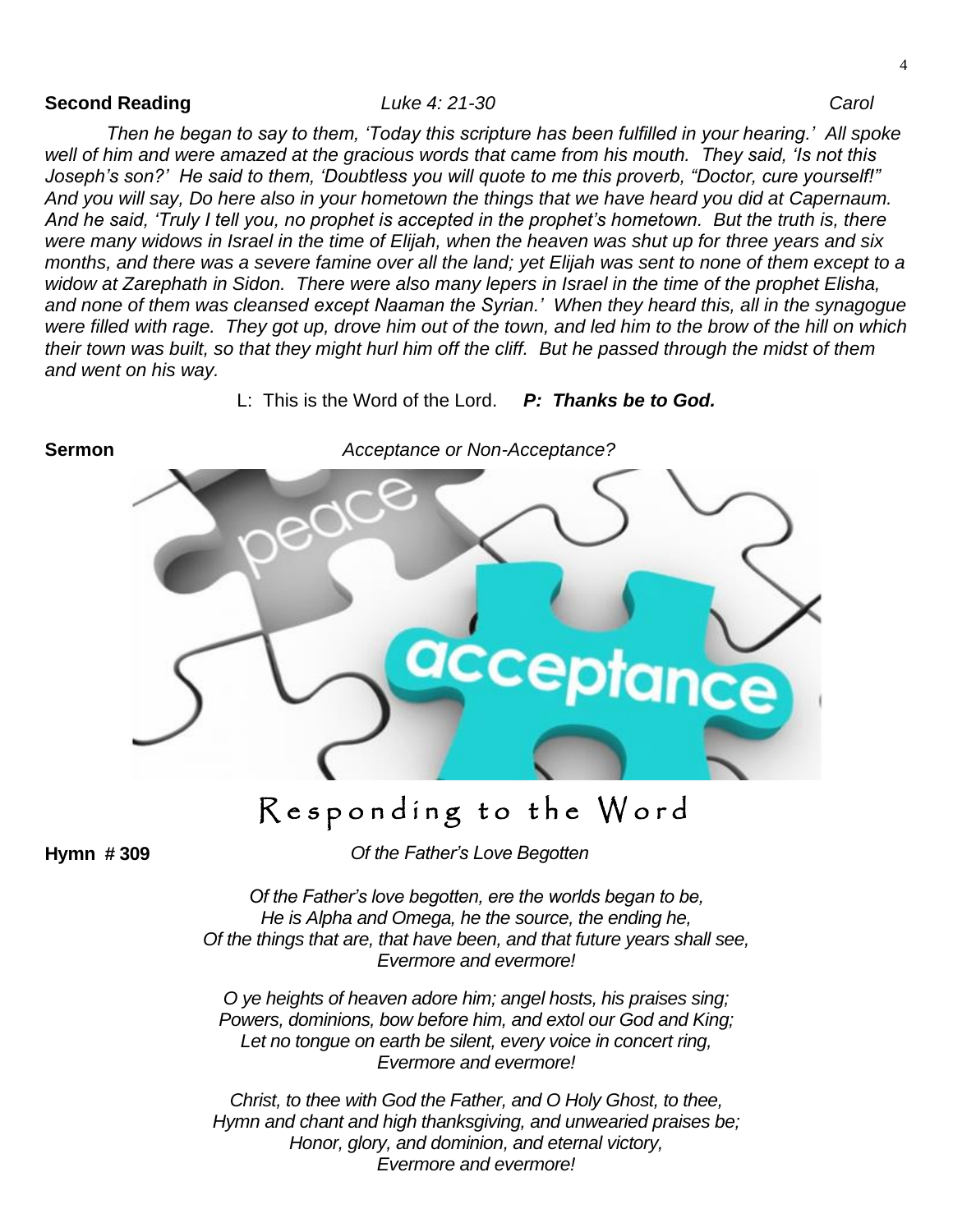## **Litany of Faith**

"Jesus is not just a truth, but the truth. Jesus didn't just teach the truth, He is the truth. Jesus isn't subjective truth, He's objective truth. He is truly God, He is the true saviour. He is truth for me and truth for you."

Catherine De Souza



- *P: Help us to remember that Jesus did not go about TALKING big; rather, he focused on DOING good.*
- L: When the world grows weary of our date-setting speculations and doomsday prophecies,
- *P: Help us to remember that Jesus did not go about CHASING mysteries; rather, he CONFRONTED realities.*
- L: When the world grows weary of our childish beliefs and worldly concerns,
- *P: Help us to remember that Jesus did not go about PONDERING eternity; rather, he PRACTICED love.*
- *A: So, FAITH – HOPE – AND LOVE; but the greatest of these is LOVE.*

## **Prayers of the People and the Lord's Prayer**

Cares Chorus: *I cast all my cares upon you. I lay all of my burdens down at your feet. And anytime, I don't know what to do, I cast all my cares upon you.*

## **The Call to Celebrate Our Gifts**

**MORE LIKE JESUS** 

*God provided all that we need, and so we are called to return a portion of our blessings to God to be used in God's service. We so appreciate all that each of you shares for our church's ministry. May we all give sacrificially for God's glory.*

Prayer of Dedication: Holy and loving God, we give you thanks and praise for all the ways you provide for us. Make us good stewards of all our blessings and we might honor you with our lives. Amen.

Going Out to Serve

**Hymn** *Lord, We Hear Your Word with Gladness*

(Tune: Holy Manna, #268 TPH, *God, Who Stretched the Spangled Heavens*)

*Lord, we hear your word with gladness: You have spoken – we rejoice: Words of love and life and freedom – Help us make their truth our choice! Now in holy celebration, for your Word we worship you; Spoken, written, known in Jesus, ours to day to prove anew.*

*May we hear with understanding, by your Spirit taught and led. May the springs of all our being by your living Word be fed. May our hearts accept with meekness all the grace your light makes known. May obedience mark our footsteps till we make each word our own.*

*You have spoken; yours the fullness, ours the wealth of this your Word. Debtors, then, as living letters we must make your gospel heard! By your Spirit's power transform us; shed your saving light abroad Till our lives by love in action show our world the truth of God.*